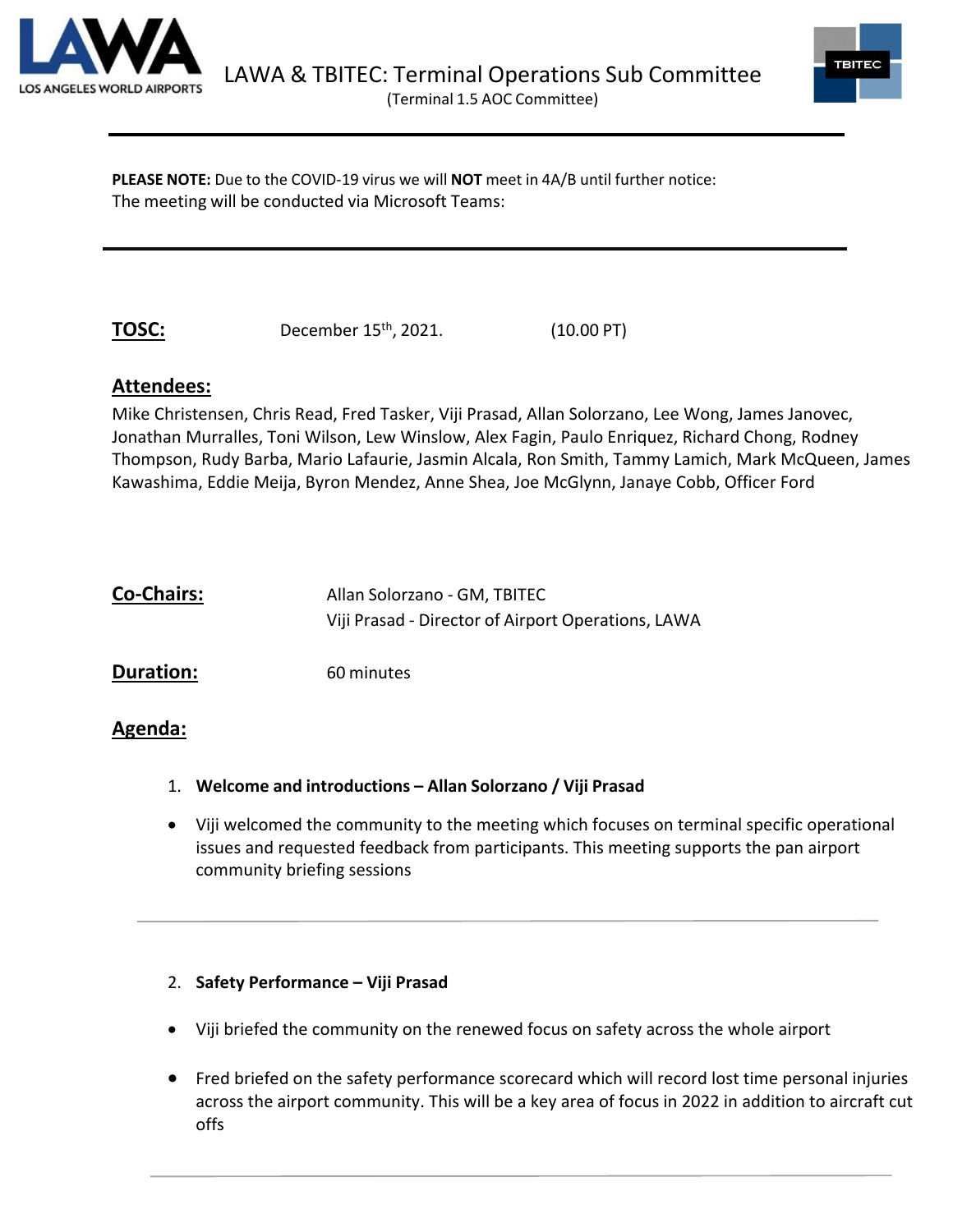### 3. **Operational update – Viji Prasad**

- Viji updated on performance during Thanksgiving holidays with passenger volumes at about 75% of pre pandemic levels and the ramp up in volumes through the Christmas period. Reminded the community of the benefits of LAX economy parking. Construction works moratorium over the Christmas period
- Forthcoming Baggage Operations Sub Committee in 2022 to focus on improving baggage operational performance
- Viji and Fred briefed on the airport performance scorecard and the importance of the metrics in driving safe operations and happy passengers, on time, with their bags. Most T1.5 measures are rolled up into the TBIT performance reporting

## 4. **TSA update – Alejandra Tamayo**

• Jasmin updated on behalf of Alejandra and relayed the November throughput figures and the earlier checkpoint opening times to address early departures

### 5. **Airport Police update – Officer Ford**

• Officer Ford updated on the need for constant vigilance of any suspicious behaviors and on the importance of vehicle safety checks when operating in inclement weather conditions

### 6. **Baggage operations update – Fred Tasker**

• Fred reaffirmed the expected go live of the Brock Smart Suite in January 2022 and the additional level of data and intelligence this will provide

### 7. **Interline baggage update – Ron Smith**

• Ron updated on interline baggage performance noting that for T1.5 Sun Country is the only airline in the interline community. Sun Country completed 100% bag scanning in November. Noted that transfer bag volumes are increasing in December with approx. 3200 daily. McGee is operating at approx. 98% on time delivery. Fred and Ron will meet offline to review interline baggage data available in the new Brock system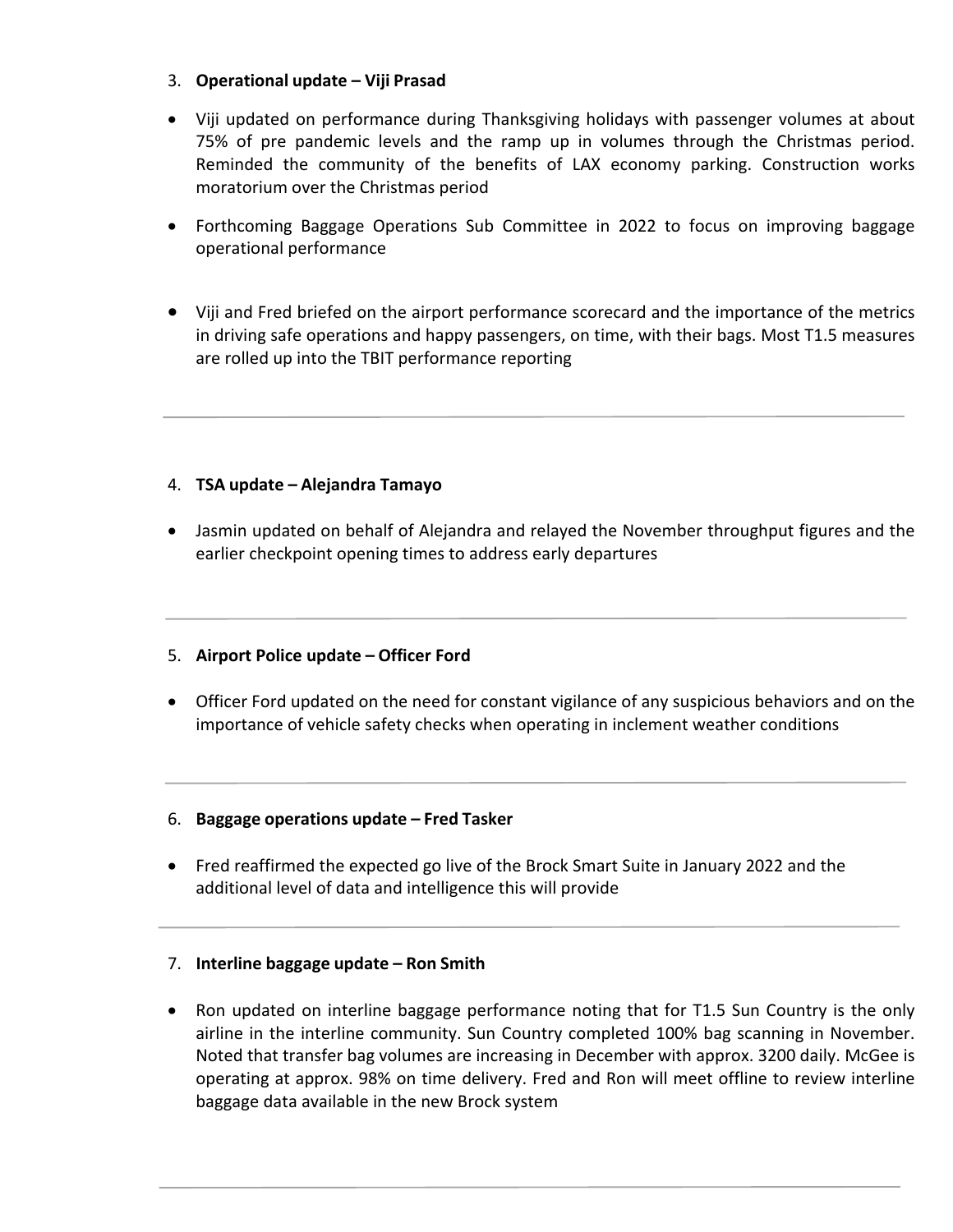## 8. **Service contract performance scorecard – Chris Read / Fred Tasker**

• Fred updated on the development of the service contract scorecard, noted that VDL data needs to be updated for November. Noted that wheelchair requests with WSW are on the increase. Noted that the scorecard going forward will include the safety performance data from each supplier

## 9. **LAWA T1.5 operations update – James Janovec / LAWA Ops Team**

- James updated on terminal operations including designated ramp parking for airlines, additional Superbowl signage and the T1.5 pedestrian bridge. Common use kiosks being relocated to create more passenger queuing space
- Richard updated on landside operations, CTA volumes currently at 73,000 daily, peak of 92,000 during holidays. Additional DOT officers on the ground during the holiday peak. Traffic management office in the ARCC. Highlighted the value of the LAX economy parking. Next pedestrian bridge project is T3 starting in January and T1.5 bridge in February
- Mario updated on the bussing operation between T1.5 and TBIT West. An expansion joint trip hazard has been identified and now resolved. Radio comms are now much improved with the deployment of the new radio comms equipment and dedicated channel. When needed LAWA buses will assist Delta passengers
- Rodney updated on ATM numbers which currently sit at 1500-1600 daily with 30/day at TBIT West. PBB update works are ongoing. The ARCC controllers are now working with the new SITA AMS 6 system
- Lew updated on aircraft cut offs with 20 recorded in November and zero in T1.5. Reminded the community of speed limits in ramp and gate areas and the importance of safe driving behaviors in ramp areas. Everyone to make sure this message is cascaded to all service providers who drive on the airfield

### 10. **TBITEC projects update – Allan Solorzano**

- Jasmin updated on the configuration works ongoing with Brock Smart Suite and the Materna self-service kiosk relocation programme
- Janaye updated on the PBB safety works taking place installing prepositioning and anticollision systems. Full details are contained in the presentation pack